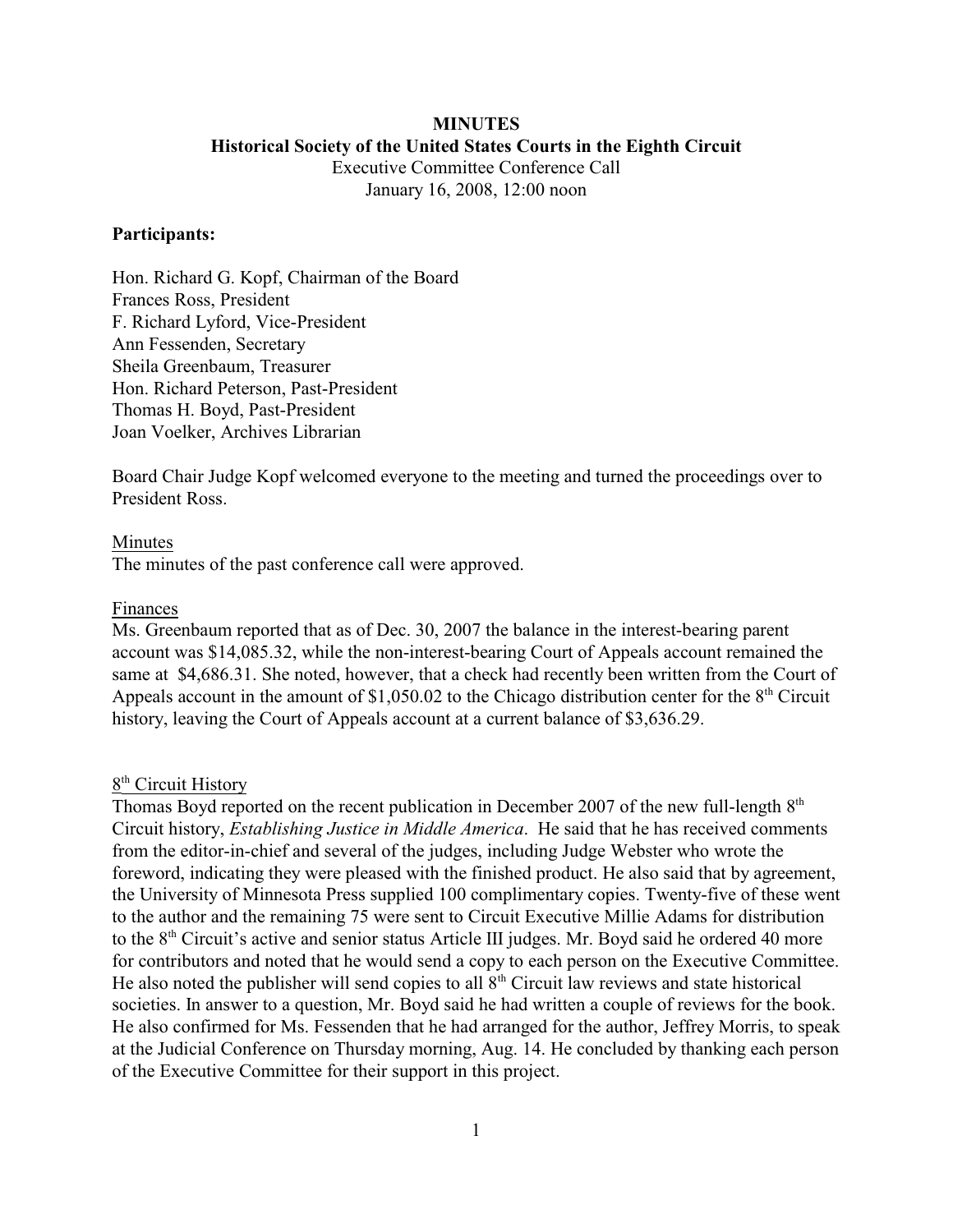#### IRS Filing Requirement

# a) New letter from IRS

Ms. Voelker indicated that the IRS had sent the Historical Society another letter in December regarding the new requirement for non-profit organizations to file a tax return in 2008 due to the elimination of the \$25,000 gross earnings ceiling for exemption. [The letter was included with the email outlining the meeting agenda.] She pointed out that the December letter differs from the previous one in that it outlines what information must be included in the electronic filing. Someone asked when the filing would be due, and Ms. Voelker said she believed it was in November, which would be five months after the close of the Historical Society fiscal year, and would confirm that.

### b) Finding Professional to Advise the Executive Committee

It was suggested that the Historical Society use the services of either Treasurer Sheila Greenbaum or Vice President Richard Lyford's law firm for the purpose of advising the Executive Committee on the new annual electronic filing requirement. The question, as discussed in the October 2007 Board meeting, is whether the parent organization should file a joint return including all branches or whether the branches should file individually. It was determined that Sheila Greenbaum would consult her firm's resources. Chair Judge Kopf offered that the Historical Society could pay a fee, and Ms. Greenbaum suggested the fee be temporarily reserved, as it may be needed to pay the services of an accounting firm.

# Eighth Circuit Judicial Conference, Aug. 2008, Chicago

# a) Program

Earlier in the meeting, it was confirmed that Prof. Morris would be speaking on the new  $8<sup>th</sup>$ Circuit history.

### b) Board meeting

Judge Kopf noted that it would be appropriate for the Board to meet to discuss whatever business lay at hand. Ms. Fessenden said she would contact Millie Adams to reserve a time slot for the meeting. It was pointed out that Wednesday afternoon this year is reserved for sessions for practicing attorneys, and Judge Kopf suggested that a breakfast meeting might avoid any potential conflicts with the conference schedule.

#### c) Display topics

Ms. Fessenden conveyed that the Historical Society typically prepares an exhibit for the conference. She related that the schedule indicates there would be a program on the Little Rock desegregation case and that the library's display committee created a display on this topic last September. She said the library will take this display to the conference and asked for ideas for an additional display. It was suggested there be a display related to the newly published  $8<sup>th</sup>$  Circuit history, perhaps conveying an historical topic covered in the book or as Judge Kopf suggested, highlighting passages from the book, such as judges' quotes on other judges or text describing important cases.